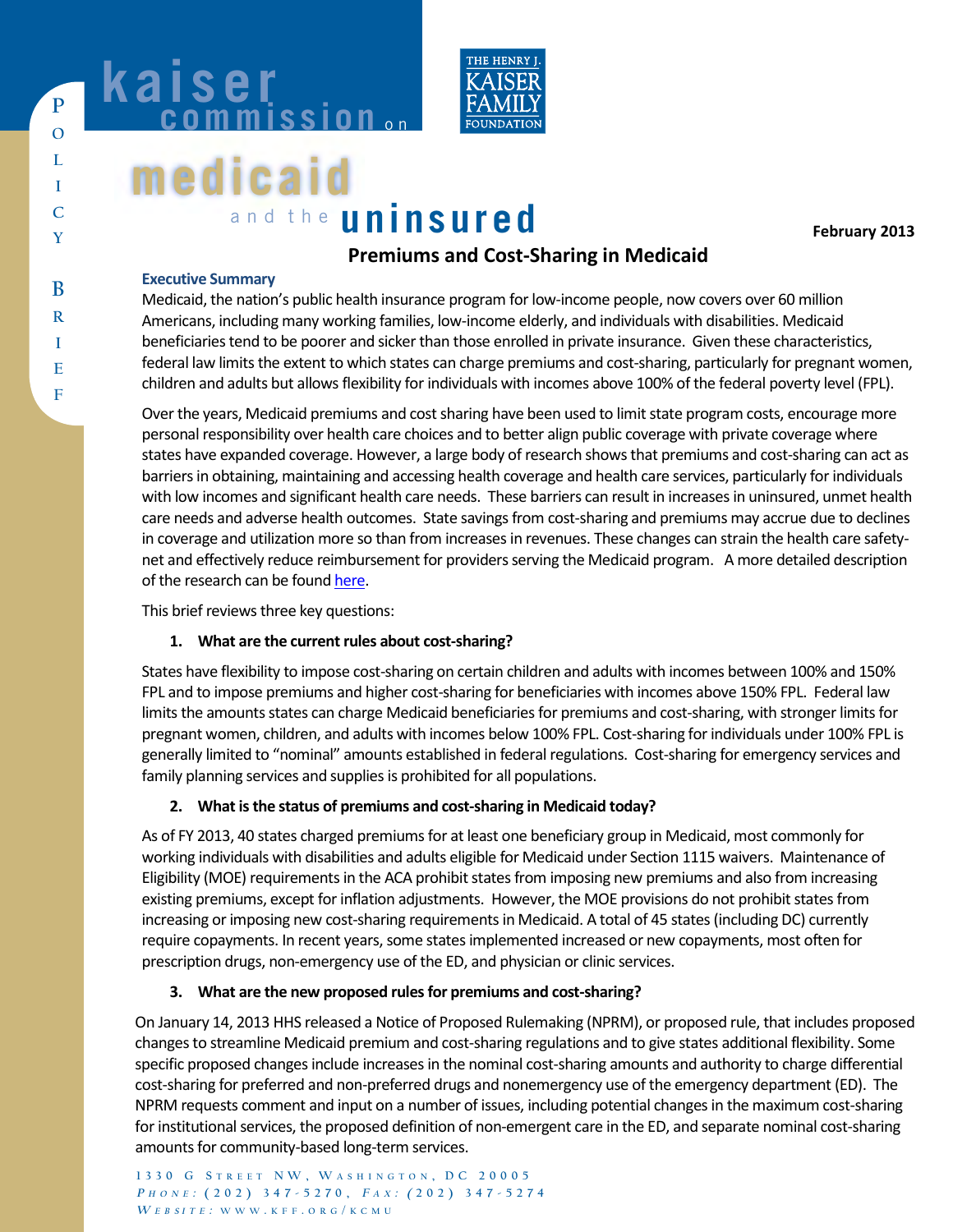#### **1. What are the current rules around Medicaid premiums and cost-sharing?**

**Federal law limits the amounts that states can charge poor Medicaid beneficiaries for premiums and costsharing**. States have flexibility to impose cost-sharing on certain children and adults with incomes between 100% and 150% FPL and to impose premiums and higher cost-sharing for beneficiaries with incomes above 150% FPL. Federal law limits the amounts states can charge Medicaid beneficiaries for premiums and costsharing, with stronger limits for pregnant women, children, and adults with incomes below 100% FPL. Costsharing for individuals under 100% FPL is generally limited to "nominal" amounts established in federal regulations. Cost-sharing for emergency services and family planning services and supplies is prohibited for all populations. States must ensure that the total cost of Medicaid premiums and cost-sharing for a family does not exceed 5% of the family's income on a quarterly or monthly basis. (Table 1)

**The Deficit Reduction Act of 2005 (DRA) provided states with new flexibility to implement cost-sharing in their Medicaid programs.** Beyond existing authority to charge higher cost-sharing for those with incomes over 150% FPL, states were given additional authority to vary their cost-sharing requirements by eligibility group and to make cost-sharing enforceable (i.e., allow a provider to deny services if the cost-sharing is not paid).

| TABLE 1. CURRENT RULES FOR MEDICAID PREMIUM AND COST-SHARING STANDARDS, JANUARY 2013        |                                                                                                                                                                                                                                                                                                                                                                                                                       |                                                                                                                                         |                                                                                                                                         |  |  |  |
|---------------------------------------------------------------------------------------------|-----------------------------------------------------------------------------------------------------------------------------------------------------------------------------------------------------------------------------------------------------------------------------------------------------------------------------------------------------------------------------------------------------------------------|-----------------------------------------------------------------------------------------------------------------------------------------|-----------------------------------------------------------------------------------------------------------------------------------------|--|--|--|
|                                                                                             | <100% FPL                                                                                                                                                                                                                                                                                                                                                                                                             | 101% - 150% FPL                                                                                                                         | >150% FPL                                                                                                                               |  |  |  |
| <b>Premiums</b>                                                                             | Not allowed                                                                                                                                                                                                                                                                                                                                                                                                           | Not allowed                                                                                                                             | Allowed                                                                                                                                 |  |  |  |
| Cost-Sharing (may include deductibles, copayments, or coinsurance)                          |                                                                                                                                                                                                                                                                                                                                                                                                                       |                                                                                                                                         |                                                                                                                                         |  |  |  |
| <b>Most Services</b>                                                                        | Nominal*                                                                                                                                                                                                                                                                                                                                                                                                              | Up to 10% of the cost of the<br>service or a nominal charge                                                                             | Up to 20% of the cost of the service or<br>a nominal charge                                                                             |  |  |  |
| Institutional<br><b>Services</b>                                                            | Per admission, 50% of the cost<br>the agency pays for the first day<br>of care                                                                                                                                                                                                                                                                                                                                        | Per admission, 50% of the cost<br>the agency pays for the first day<br>of care or 10% of the total cost<br>the agency pays for the stay | Per admission, 50% of the cost the<br>agency pays for the first day of care or<br>20% of the total cost the agency pays<br>for the stay |  |  |  |
| <b>Prescription Drugs</b>                                                                   | Preferred / Non-Preferred -<br>Nominal                                                                                                                                                                                                                                                                                                                                                                                | Preferred / Non-Preferred -<br>Nominal                                                                                                  | Preferred - Nominal<br>Non-Preferred - Up to 20% of the cost<br>of the drug                                                             |  |  |  |
| Non-Emergency<br>Use of ED**                                                                | Nominal                                                                                                                                                                                                                                                                                                                                                                                                               | Up to twice the nominal<br>amount                                                                                                       | No limit (5% family cap applies)                                                                                                        |  |  |  |
| <b>Preventive</b><br><b>Services</b>                                                        | Nominal                                                                                                                                                                                                                                                                                                                                                                                                               | Up to 10% of the cost of the<br>service or a nominal charge                                                                             | Up to 20% of the cost of the service or<br>a nominal charge                                                                             |  |  |  |
| <b>Aggregate Cap</b>                                                                        | 5% of family income (Cap on Total Premium and Cost Sharing Charges for all family members)                                                                                                                                                                                                                                                                                                                            |                                                                                                                                         |                                                                                                                                         |  |  |  |
| <b>Cost-Sharing is</b><br>Enforceable                                                       | <b>No</b>                                                                                                                                                                                                                                                                                                                                                                                                             | Yes                                                                                                                                     | Yes                                                                                                                                     |  |  |  |
| <b>Populations</b><br><b>Exempt from</b><br><b>Premiums and</b><br><b>Most Cost-Sharing</b> | Children under age 18 and most pregnant women with incomes <150% FPL, terminally ill individuals,<br>individuals residing in an institution, American Indians who either are eligible to receive or have received an<br>item or service furnished by an Indian health care provider or through referral to contract health services and<br>individuals covered under the Breast and Cervical Cancer Treatment Program |                                                                                                                                         |                                                                                                                                         |  |  |  |
| <b>Exempt Services</b>                                                                      | Emergency services, family planning services and supplies, preventive services for children under age 18 and<br>tobacco cessation services for pregnant women are exempt from cost sharing.                                                                                                                                                                                                                           |                                                                                                                                         |                                                                                                                                         |  |  |  |

\*"Maximum Nominal Out of Pocket Costs" are \$2.65 deductible, \$3.90 copayment, or 5% coinsurance. The maximum copayment that Medicaid may charge is based on what the state pays for that service.

\*\*Cost-sharing is only allowed if a beneficiary has been provided with a referral to an alternative provider.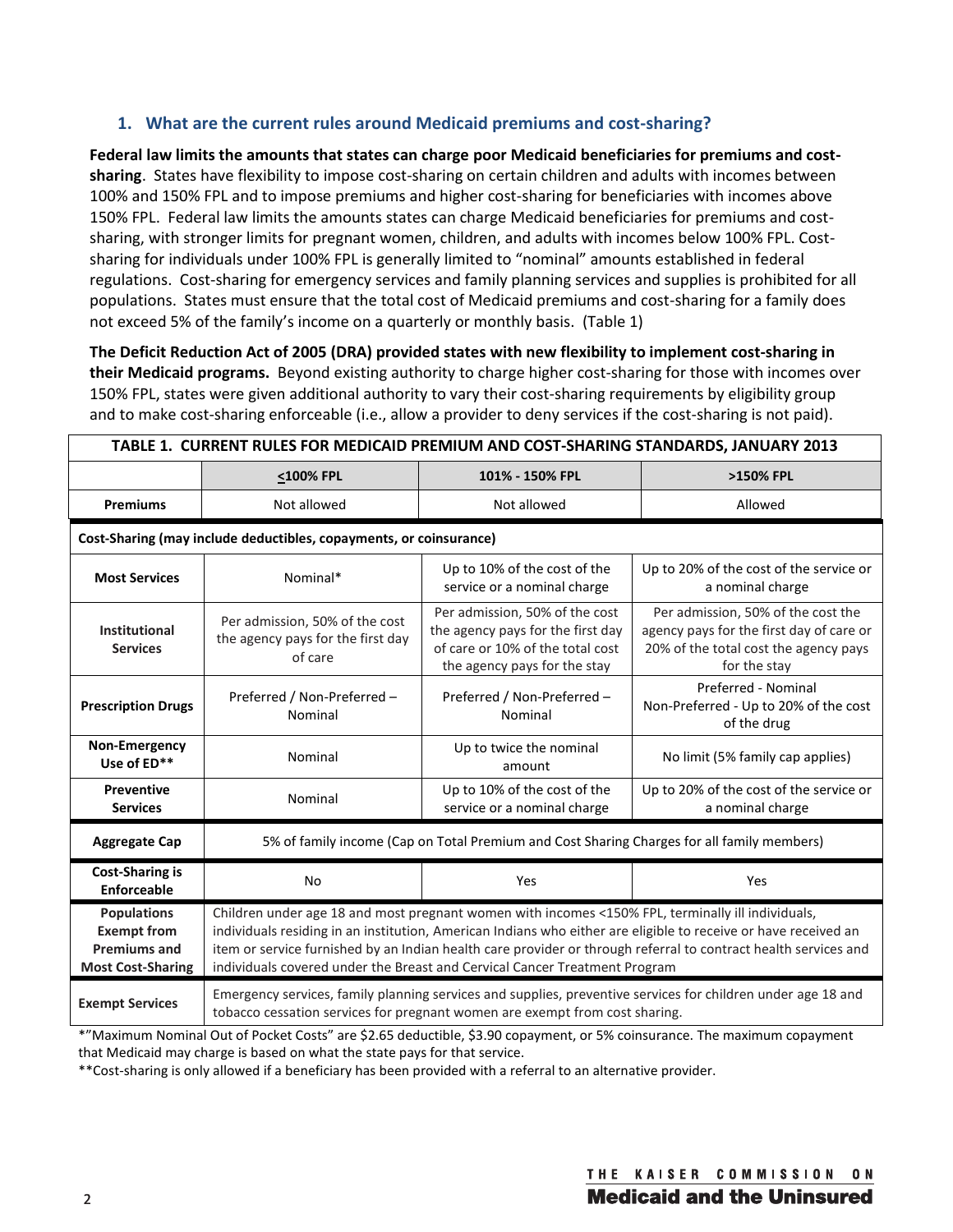#### **2. What is the status of premiums and cost-sharing in Medicaid today?**

**As of FY 2013, forty states reported that they have at least one group subject to a premium.** The most common premium programs (in 36 states) are used to expand Medicaid coverage by allowing individuals with disabilities receiving Medicaid to remain on the program by paying premiums as earnings or assets increase which would otherwise make them ineligible for Medicaid. Generally, these programs are called Ticket to Work, Medicaid for Employed Persons with Disabilities, or Medicaid Buy-In Programs. Four states impose premiums under the Family Opportunity Act (FOA), which allowed families with uninsured children with disabilities who do not qualify for Medicaid to "buy in" to Medicaid for their children by paying a premium and two states also enable higherincome families to pay a premium for Medicaid under their Medically Fragile Persons with Disabilities (MFPD) waivers.<sup>i</sup> Premiums and enrollment fees are charged to adults covered in 19 of 34 Medicaid waivers.<sup>ii</sup> These premiums may apply to parents who could otherwise be covered without any premiums under a state plan option as well as childless adults who would not have been eligible for Medicaid coverage without a waiver prior to the ACA.

**Because of the Maintenance of Effort (MOE) provisions, premiums have been stable.** The MOE provisions in the ACA require states to maintain eligibility standards, methodologies, and procedures in their programs that are no more restrictive than those in effect when the ACA was enacted until Exchanges are certified (expected in 2014) for adults and 2019 for children. Under the MOE requirement, states cannot implement or increase premiums, other than inflationary increases. In 2012, Wisconsin increased premiums for adults above 133% FPL under a limited budget deficit exception to the MOE requirements. The MOE requirements do not prohibit states from increasing or imposing new cost-sharing requirements in Medicaid.

**Copayment requirements are used to varying degrees by most state Medicaid programs**. A total of 45 states (including DC) have copayment requirements, including five states (DE, LA, MD, NH and WV) that impose copayments only on drugs. Only six states (CT, HI, NV, NJ, RI and TX) report no copayment requirements at all. A number of states proposed or implemented increases or new copayment requirements in recent years. Increased or new copayment requirements were most common for pharmacy, non-emergency use of the emergency room, physicians and clinics.<sup>iii</sup>

**In FY 2012, CMS denied some waiver requests to implement cost-sharing that CMS determined were not consistent with federal rules.** In August 2011, the U.S. Ninth Circuit Court of Appeals ruled in *Newton-Nations v. Betlach* that the Secretary's review of proposed copay changes under Arizona's prior 1115 Waiver did not satisfy the waiver test to determine whether the proposal was likely to further the goals of the Medicaid program and that the review did not adequately "consider the impact on the" persons that Medicaid "was enacted to protect."<sup>iv</sup> The Court questioned whether the waiver request could "demonstrate something different than the last 35 years' worth of health policy research."<sup>v,vi</sup> In February 2013 a federal district court held that the Secretary's approval of Arizona's current 1115 demonstration, including copays for the expansion population, was arbitrary and capricious and ordered the Secretary to re-evaluate her decision in light of expert evidence alleging that the demonstration does not test any new aspects of copayments and that copayments are not an effective cost saving measure because they lead beneficiaries to forgo preventive care and medications leading to higher incidences of serious medical conditions requiring more expensive care."

**Few states currently use the broader cost-sharing flexibility included in the DRA.** Only one state (PA) reported using DRA authority to impose greater than nominal copayment requirements or to vary copayment obligations by eligibility group. Pennsylvania planned to implement DRA alternative cost-sharing (20 percent coinsurance on non-exempt services) for certain children with disabilities under age 18, who have household incomes above 200 percent of poverty.<sup>vii</sup> Seven states (AZ, ID, KY, MS, NH, UT, and WI) reported that copayment requirements were enforceable in FY 2012 for at least one eligibility group as allowed by the DRA. Another three states (CA, IL and ME) reported plans to take advantage of the DRA authority to make copayments enforceable in FY 2013.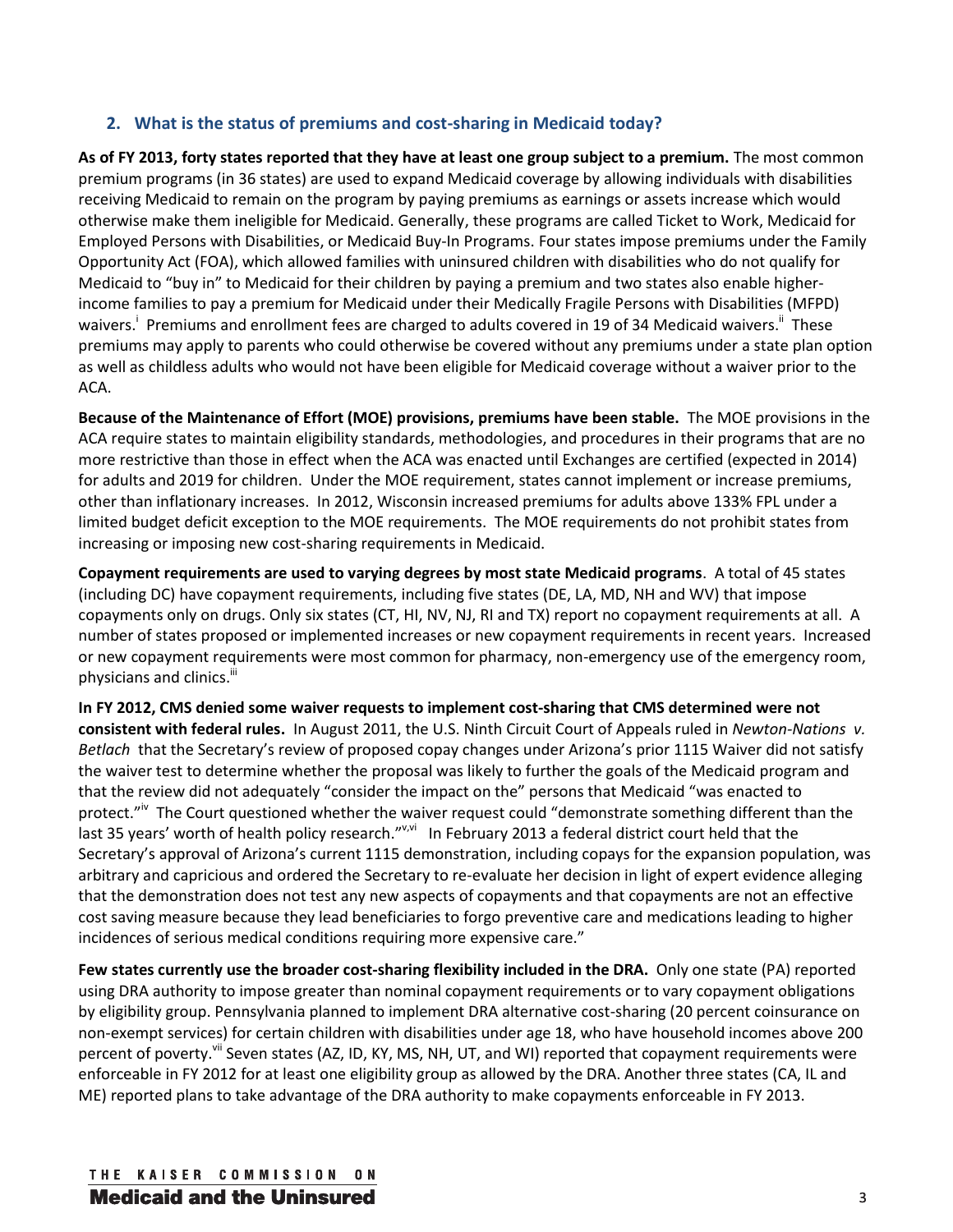#### **3. What are the new proposed rules around premiums and cost-sharing?**

On January 14, 2013 HHS released a Notice of Proposed Rulemaking (NPRM), or proposed rule, that includes proposed changes to streamline Medicaid premium and cost-sharing regulations and to give states additional flexibility. Some specific proposed changes include increases in the nominal cost-sharing amounts and authority to charge differential cost-sharing for preferred and non-preferred drugs and nonemergency use of the emergency department (ED). The NPRM requests comment and input on a number of issues, including potential change in the maximum cost-sharing for institutional services, the proposed definition of non-emergent care in the ED, and separate nominal cost-sharing amounts for community-based long-term services. These changes are highlighted below.

**Cost-Sharing for Outpatient Services and Inpatient Stay:** For outpatient services, the NPRM increases the nominal amounts. For inpatient services, the NPRM seeks comment on alternative cost-sharing policies.

| <b>Current Rules and Proposed Changes for Outpatient and Inpatient Cost-Sharing</b> |                                                                                                                                                                                                                    |                                                                                                                                              |                                                                                                                                              |  |
|-------------------------------------------------------------------------------------|--------------------------------------------------------------------------------------------------------------------------------------------------------------------------------------------------------------------|----------------------------------------------------------------------------------------------------------------------------------------------|----------------------------------------------------------------------------------------------------------------------------------------------|--|
|                                                                                     | <100% FPL                                                                                                                                                                                                          | >100 - 150%FPL                                                                                                                               | >150% Poverty                                                                                                                                |  |
| <b>Current Rules:</b><br><b>Outpatient</b><br><b>Services</b>                       | Nominal (\$3.90 Maximum for<br>services >\$50)                                                                                                                                                                     | Up to 10% of the cost of the service<br>or a nominal charge                                                                                  | Up to 20% of the cost of the service or<br>a nominal charge                                                                                  |  |
| <b>NPRM:</b><br><b>Outpatient</b><br><b>Services</b>                                | Nominal (up to \$4 Increased<br>by CPI-U beginning in October<br>2015). Maximum is no longer<br>tied to what the state pays for<br>the service but cannot exceed<br>the amount the agency pays<br>for the service. | Up to 10% of cost the agency pays                                                                                                            | Up to 20% of cost the agency pays                                                                                                            |  |
|                                                                                     |                                                                                                                                                                                                                    |                                                                                                                                              |                                                                                                                                              |  |
| <b>Current Rules:</b><br><b>Institutional</b><br><b>Services</b>                    | Per admission up to 50% of<br>the cost the agency pays for<br>the first day of care                                                                                                                                | Per admission up to 50% of the cost<br>the agency pays for the first day of<br>care or 10% of the total cost the<br>agency pays for the stay | Per admission up to 50% of the cost<br>the agency pays for the first day of care<br>or 20% of the total cost the agency<br>pays for the stay |  |
| NPRM:                                                                               | The NPRM seeks comments on alternatives to current policy for inpatient cost-sharing because inpatient services                                                                                                    |                                                                                                                                              |                                                                                                                                              |  |
| <b>Institutional</b>                                                                | are high cost for low-income populations and services can generally not be avoided or prevented. Options include                                                                                                   |                                                                                                                                              |                                                                                                                                              |  |
| <b>Services</b>                                                                     | the \$4 maximum applied to outpatient services, \$50 or \$100.                                                                                                                                                     |                                                                                                                                              |                                                                                                                                              |  |

**Cost-Sharing for Prescription Drugs:** The NPRM would allow differential cost-sharing for preferred and nonpreferred drugs.

|                                                    | <150% FPL                                                                                                                                                                                                                                                                                                                                                                                                                                                                                                                                                                       | >150% Poverty                                                       |  |
|----------------------------------------------------|---------------------------------------------------------------------------------------------------------------------------------------------------------------------------------------------------------------------------------------------------------------------------------------------------------------------------------------------------------------------------------------------------------------------------------------------------------------------------------------------------------------------------------------------------------------------------------|---------------------------------------------------------------------|--|
| <b>Current Rules:</b><br><b>Prescription Drugs</b> | Preferred / Non-Preferred - Nominal                                                                                                                                                                                                                                                                                                                                                                                                                                                                                                                                             | Preferred: Nominal<br>Non-preferred: 20% of payment                 |  |
|                                                    | Preferred – Nominal (up to \$4)<br>Non-preferred - Nominal (up to \$8)                                                                                                                                                                                                                                                                                                                                                                                                                                                                                                          | Preferred - Nominal (up to \$4)<br>Non-preferred - 20% of drug cost |  |
| <b>NPRM for Prescription</b><br>Drugs*             | The NPRM maintains existing policy under which all drugs are considered preferred drugs if so identified<br>or if the agency does not differentiate between preferred and non-preferred drugs. If an individual's<br>doctor determines that the preferred drug would be less effective or have adverse effects, cost-sharing<br>for the non-preferred drug is limited to the preferred drug cost-sharing amount. Cost-sharing for non-<br>preferred drugs would be subject to maximum limits for preferred drugs for individuals who are<br>otherwise exempt from cost-sharing. |                                                                     |  |

**\***Beginning 10/2015, states can increase Medicaid cost-sharing amounts by the medical CPI-U.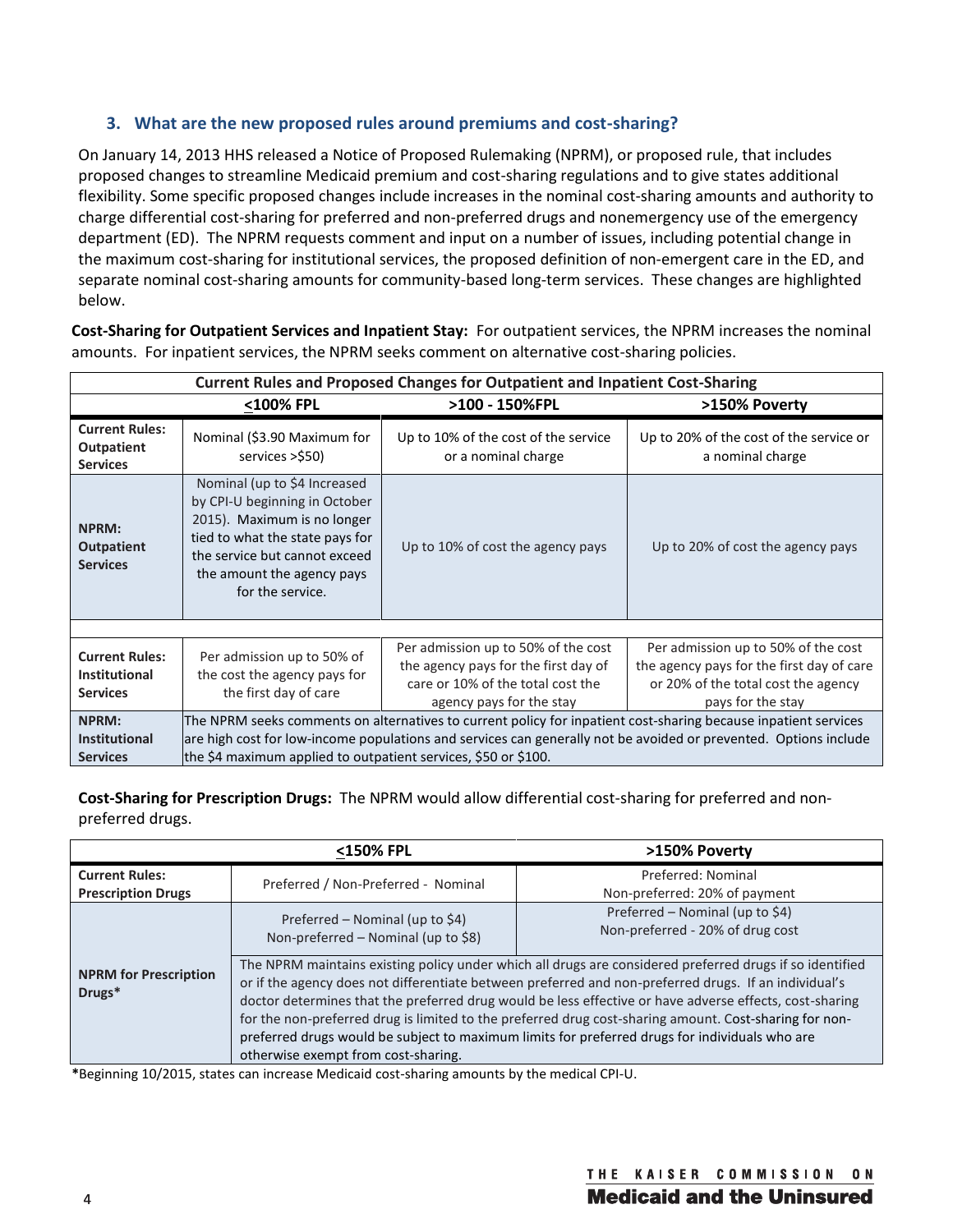**Cost-Sharing for Non-Emergency Use of the ED:** The NPRM would increase allowable cost-sharing amounts for non-emergency use of the ED while strengthening the requirement that states cannot impose this cost-sharing without first screening and referring beneficiaries to an appropriate alternative provider.

| Current Rules and Proposed Changes for Non-Emergency Use of the ED                          |                                                                                                                                                                                                                                                                                                                                                                                                                                                                                                                                                                                                                                                                                                                                                                                                                                                                                                                                                                     |                      |                                  |  |  |  |
|---------------------------------------------------------------------------------------------|---------------------------------------------------------------------------------------------------------------------------------------------------------------------------------------------------------------------------------------------------------------------------------------------------------------------------------------------------------------------------------------------------------------------------------------------------------------------------------------------------------------------------------------------------------------------------------------------------------------------------------------------------------------------------------------------------------------------------------------------------------------------------------------------------------------------------------------------------------------------------------------------------------------------------------------------------------------------|----------------------|----------------------------------|--|--|--|
|                                                                                             | <100% FPL                                                                                                                                                                                                                                                                                                                                                                                                                                                                                                                                                                                                                                                                                                                                                                                                                                                                                                                                                           | >100 - 150%FPL       | >150% Poverty                    |  |  |  |
| <b>Current Rules: Non-</b><br><b>Emergent Care in ED</b>                                    | Nominal                                                                                                                                                                                                                                                                                                                                                                                                                                                                                                                                                                                                                                                                                                                                                                                                                                                                                                                                                             | <b>Twice Nominal</b> | No limit (subject to 5% cap)     |  |  |  |
|                                                                                             | \$8                                                                                                                                                                                                                                                                                                                                                                                                                                                                                                                                                                                                                                                                                                                                                                                                                                                                                                                                                                 | \$8                  | No limit (subject to the 5% cap) |  |  |  |
| <b>NPRM: Non-Emergent</b><br>Care in ED*<br>land share effective methods with other states. | Strengthens current regulatory language by establishing that states cannot impose cost-sharing for non-<br>emergency use of the ED unless a beneficiary has been provided with an appropriate referral to an<br>alternative provider. A hospital could not impose cost-sharing for non-emergency use of the ED until it<br>has conducted an appropriate medical screening to determine that the individual does not need<br>emergency services; provided the individual with the name and location of an available and accessible<br>alternative provider of non-emergency services; ensured that the alternative provider can serve the<br>lindividual in a timely manner with less cost-sharing, or no cost-sharing if the individual is otherwise<br>exempt from cost-sharing; and coordinated scheduling and provided a referral for treatment by this<br>provider. The Secretary of HHS will collect processes by which states define services as non-emergent |                      |                                  |  |  |  |

**\***Beginning 10/2015, cost-sharing amounts can increase by the medical CPI-U. For individuals otherwise exempt from cost sharing, cost-sharing for non-emergency use of ED may not exceed the maximum for those with income at or below 150% FPL.

#### **Other Key Changes in the NPRM**

**Community-Based Long-Term Services:** The NPRM considers establishing separate cost-sharing amounts for community-based long-term services delivered over an extended period of time pursuant to a coordinated plan of care. Comments are requested regarding how to define long-term services and supports and the unit of service for which separate cost-sharing could be charged.

**Premiums:** The NPRM clarifies that premiums are allowed for pregnant women and infants in families with incomes exceeding 150% FPL, but not equal to or below 150% FPL. The NPRM provides states with flexibility to determine an income-related scale for premiums for medically needy populations up to a maximum of \$20 (instead of \$19), and removes the requirement that premiums be based on gross income since, beginning in 2014, income will be based on Modified Adjusted Gross Income (MAGI).

**Tracking Cost-Sharing Expenses:** Under the NPRM, states would be required to have an automated process for tracking premiums and cost-sharing if their policies place beneficiaries at risk of reaching the cost-sharing cap. The NPRM seeks comment about efficient alternatives to an automated system for tracking.

**Exempt Populations / Services:** The NPRM proposes to broaden the exemption of Indians from cost-sharing so that Indians who have ever received an item or service furnished by the Indian Health Service or Indian Health Facilities<sup>viii</sup> or through a contract health services referral are exempt from all cost-sharing. The NPRM considers and seeks comment about requiring that states apply a periodic renewal process for exempting Indians from costsharing, limiting exemptions to a certain period of time following utilization of services at an Indian Health Facility or under a contract health services referral. The proposed rule also revises the cost-sharing exemption for pregnancy-related services to include all services provided to pregnant women.

**Public Notice Requirements:** The NPRM clarifies that prior to submitting a state plan amendment to establish or significantly modify existing premiums and cost-sharing, or change the consequences of non-payment of costsharing, the agency must provide the public with advance notice and the opportunity to comment.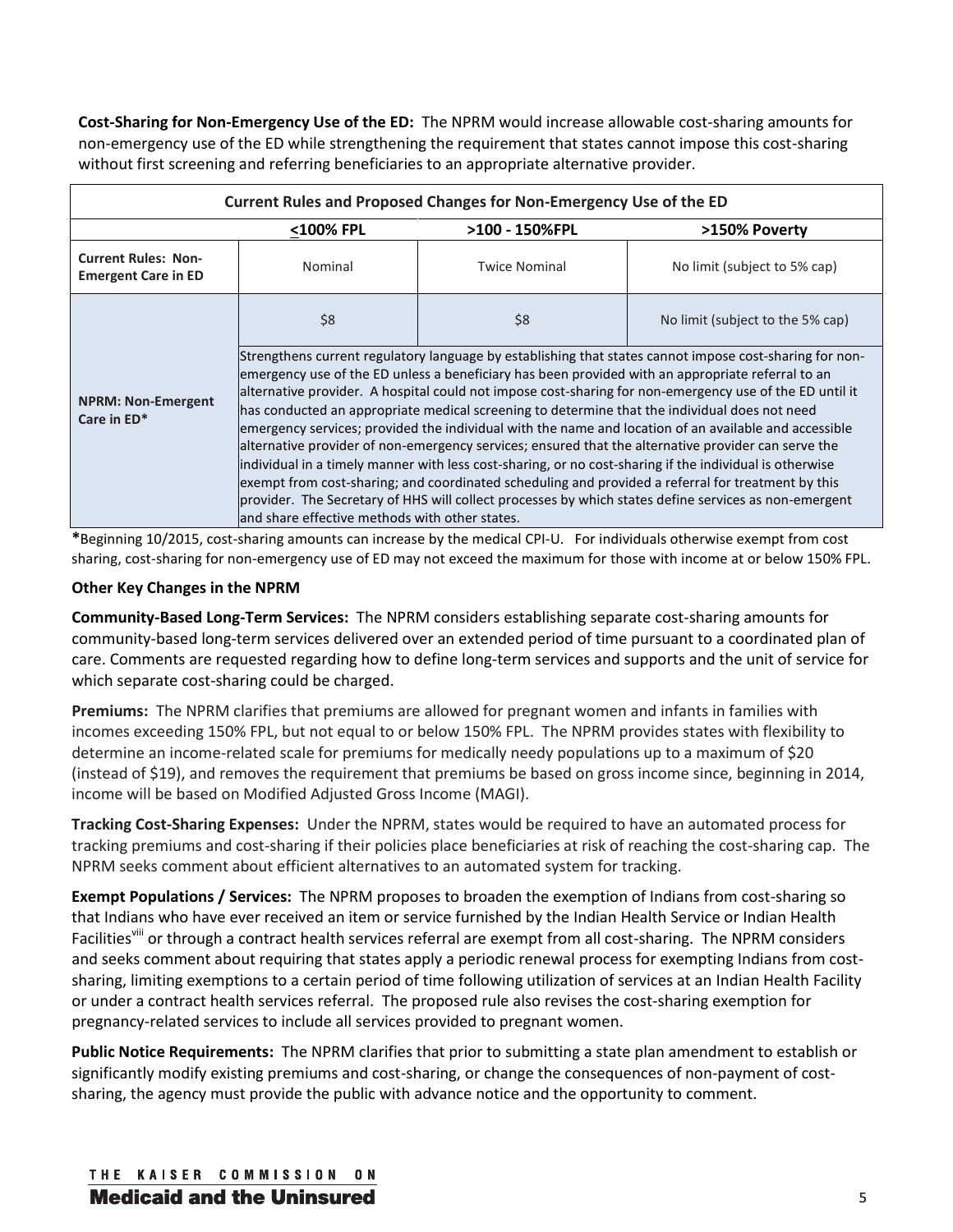#### **Looking Ahead**

Under current law states have considerable flexibility to charge premiums and cost-sharing in their Medicaid programs. To date, there is a lot of variation in the extent to which states use this authority and few states currently use broader cost-sharing flexibility included in the DRA. Six states have no cost-sharing requirements and another five states charge cost-sharing only for prescription drugs. The proposed changes to cost-sharing would provide states with increased flexibility to impose cost-sharing in Medicaid, particularly for non-emergency use of the ED and for non-preferred drugs, areas in which states have been looking for additional flexibility. These new rules could affect those currently eligible for coverage as well as many adults who may gain coverage under the ACA Medicaid expansion.

Over the years, Medicaid premiums and cost-sharing have been used to limit state program costs, encourage more personal responsibility over health care choices and to better align public coverage with private coverage where states have expanded coverage. However, a large body of research shows that premiums and cost sharing can act as barriers in obtaining, maintaining and accessing health coverage and health care services, particularly for individuals with low incomes and significant health care needs. These barriers can result in increases in uninsured, unmet health care needs and adverse health outcomes. State savings from cost-sharing and premiums may accrue due to declines in coverage and utilization more so than from increases in revenues. These changes can strain the health care safety-net and effectively reduce reimbursement for providers serving the Medicaid program.<sup>ix</sup> (For a more detailed review of the research, see the following **brief.**) As states consider changes to premium and cost-sharing policies by using flexibility under current rules or if the proposed rules go into effect, policy makers will need to carefully consider the research that shows potential savings to states related to these measures, but also the potential risk of increased barriers to access care, increased unmet needs, worse health outcomes, substitution of more expensive care for more efficient care, increased burdens for safety-net providers and increased administrative costs.

This brief was prepared by Robin Rudowitz and Laura Snyder of the Kaiser Commission on Medicaid and the Uninsured.

 $\overline{a}$ 

<sup>&</sup>lt;sup>i</sup> Smith, Vernon, et al. *Medicaid Today; Preparing for Tomorrow: A Look at State Medicaid Program Spending, Enrollment, and Policy Trends.* Kaiser Commission on Medicaid and the Uninsured, October 2012. http://www.kff.org/medicaid/8380.cfm.<br><sup>ii</sup> Heberlein, Martha, et al. Getting into Gear for 2014: Findings form a 50-State Survey of Eligibility, Enrollment, Re

*Policies in Medicaid and CHIP, 2012-2013.* Kaiser Commission on Medicaid and the Uninsured, January 2013.

http://www.kff.org/medicaid/8401.cfm.<br><sup>iii</sup> Smith, Vernon, et al. *Medicaid Today; Preparing for Tomorrow: A Look at State Medicaid Program Spending, Enrollment, and Policy* 

*Trends*. Kaiser Commission on Medicaid and the Uninsured, October 2012. http://www.kff.org/medicaid/8380.cfm.<br><sup>Iv</sup> The Newton-Nations case subsequently was dismissed as moot after the expiration of Arizona's 1115 demonstr

and Wisconsin in cases where coverage otherwise could have been eliminated, but denied other requests in Arizona, California and Florida. v<sup>i</sup> Artiga, Samantha. *An Overview of Recent Section 1115 Medicaid Demonstration Waiver Activity*, Kaiser Commission on Medicaid and the

Uninsured, May 2012. http://www.kff.org/medicaid/8318.cfm.<br>vii The Department has since indicated that it has delayed implementation of this copay for this population; the state is working with stakeholders to potentially pursue a premium for this population instead. *Department of Public Welfare Releases Statement on Co*payment Initiative. Department of Public Welfare, October 5, 2012. http://www.dpw.state.pa.us/.<br>
Indian Health Facilities include Indian Health Service Facilities, Tribally-Operated 638 Health Programs, and Urban Indian He

Programs (ITUs).

<sup>&</sup>lt;sup>ix</sup> Premiums and Cost-Sharing in Medicaid: A Review of Research Findings. Kaiser Commission on Medicaid and the Uninsured, February 2013. http://www.kff.org/medicaid/8417.cfm.